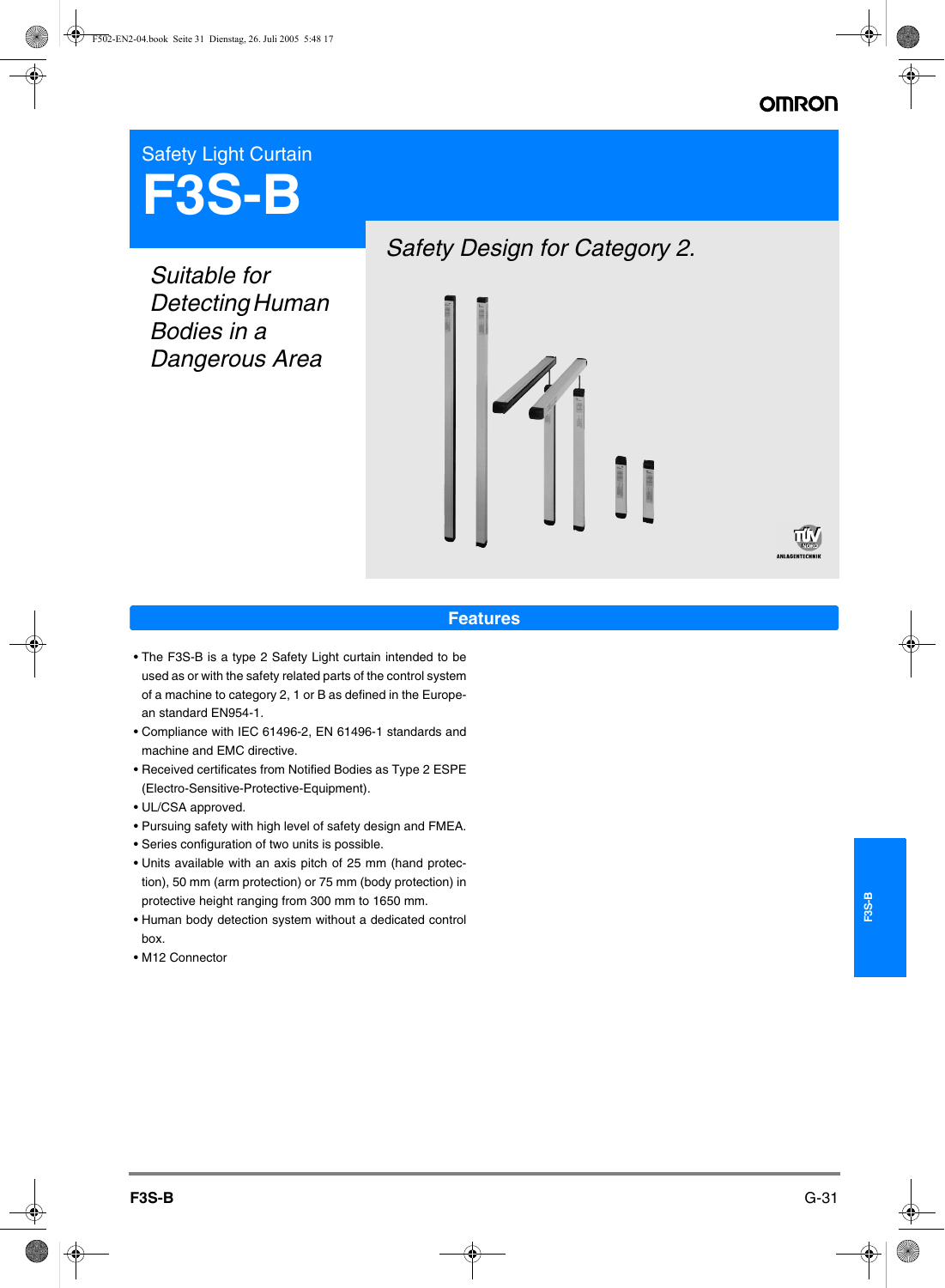## Ordering Information

PNP outputs



blank Complete set of emitter and receiver L Emitter unit only<br>D Receiver unit on Receiver unit only

blank Stand-alone or slave unit<br>12 No. of optical axis of the c No. of optical axis of the connected slave unit for 25 mm optical pitch type: 12, 18, 24, or 30 for 50 mm optical pitch type: 06, 09, 12, or 15 for 75 mm optical pitch type: 04, 06, 08, or 10

| Stand-alone | Master unit   | Slave unit     | Optical    | No. of          | Protective height | Weight (without   |
|-------------|---------------|----------------|------------|-----------------|-------------------|-------------------|
|             |               |                | resolution | optical axes    |                   | accessories)      |
| F3S-B122P   | F3S-BM122P    | F3S-BS122      | 30 mm      | 12              | 300 mm            | 0.9 <sub>kg</sub> |
| F3S-B182P   | F3S-BM182P    | F3S-BS182      |            | 18              | 450 mm            | $1.2$ kg          |
| F3S-B242P   | F3S-BM242P    | F3S-BS242      |            | 24              | 600 mm            | $1.5 \text{ kg}$  |
| F3S-B302P   | F3S-BM302P    | F3S-BS302      |            | 30              | 750 mm            | $1.8$ kg          |
| F3S-B362P   | F3S-BM362P    |                |            | 36              | 900 mm            | $2.1$ kg          |
| F3S-B422P   | F3S-BM422P    |                |            | 42              | 1,050 mm          | $2.5$ kg          |
| F3S-B482P   | F3S-BM482P    |                |            | 48              | 1,200 mm          | 2.8 kg            |
| F3S-B542P   | F3S-BM542P    |                |            | 54              | 1,350 mm          | 3.1 kg            |
| F3S-B602P   | F3S-BM602P    |                |            | 60              | 1,500 mm          | 3.4 kg            |
| F3S-B662P   | F3S-BM662P    |                |            | 66              | 1,650 mm          | 3.7 kg            |
| F3S-B065P   | F3S-BM065PIII | F3S-BS065      | 55 mm      | 6               | 300 mm            | 0.9 <sub>kg</sub> |
| F3S-B095P   | F3S-BM095PIII | F3S-BS095      |            | 9               | 450 mm            | $1.2$ kg          |
| F3S-B125P   | F3S-BM125P    | F3S-BS125      |            | 12              | 600 mm            | $1.5$ kg          |
| F3S-B155P   | F3S-BM155P    | F3S-BS155      |            | 15              | 750 mm            | $1.8$ kg          |
| F3S-B185P   | F3S-BM185P    |                |            | 18              | 900 mm            | $2.1$ kg          |
| F3S-B215P   | F3S-BM215PIII |                |            | $\overline{21}$ | 1,050 mm          | $2.5$ kg          |
| F3S-B245P   | F3S-BM245PIII | $\blacksquare$ |            | 24              | 1,200 mm          | 2.8 kg            |
| F3S-B275P   | F3S-BM275PLL  | ٠              |            | 27              | 1,350 mm          | $3.1$ kg          |
| F3S-B305P   | F3S-BM305PIII |                |            | $\overline{30}$ | 1,500 mm          | 3.4 kg            |
| F3S-B335P   | F3S-BM335PIII |                |            | 33              | 1,650 mm          | 3.7 kg            |
| F3S-B047P   | F3S-BM047P    | F3S-BS047      | 80 mm      | 4               | 300 mm            | 0.9 <sub>kg</sub> |
| F3S-B067P   | F3S-BM067P    | F3S-BS067      |            | 6               | 450 mm            | $1.2$ kg          |
| F3S-B087P   | F3S-BM087P    | F3S-BS087      |            | 8               | 600 mm            | $1.5$ kg          |
| F3S-B107P   | F3S-BM107P    | F3S-BS107      |            | 10              | 750 mm            | $1.8$ kg          |
| F3S-B127P   | F3S-BM127P    |                |            | $\overline{12}$ | 900 mm            | $2.1$ kg          |
| F3S-B147P   | F3S-BM147PIII |                |            | 14              | 1,050 mm          | 2.5 kg            |
| F3S-B167P   | F3S-BM167PIII | $\blacksquare$ |            | $\overline{16}$ | 1,200 mm          | 2.8 kg            |
| F3S-B187P   | F3S-BM187P    |                |            | 18              | 1,350 mm          | 3.1 kg            |
| F3S-B207P   | F3S-BM207PIII |                |            | 20              | 1,500 mm          | 3.4 kg            |
| F3S-B227P   | F3S-BM227P    | ٠              |            | 22              | 1,650 mm          | 3.7 kg            |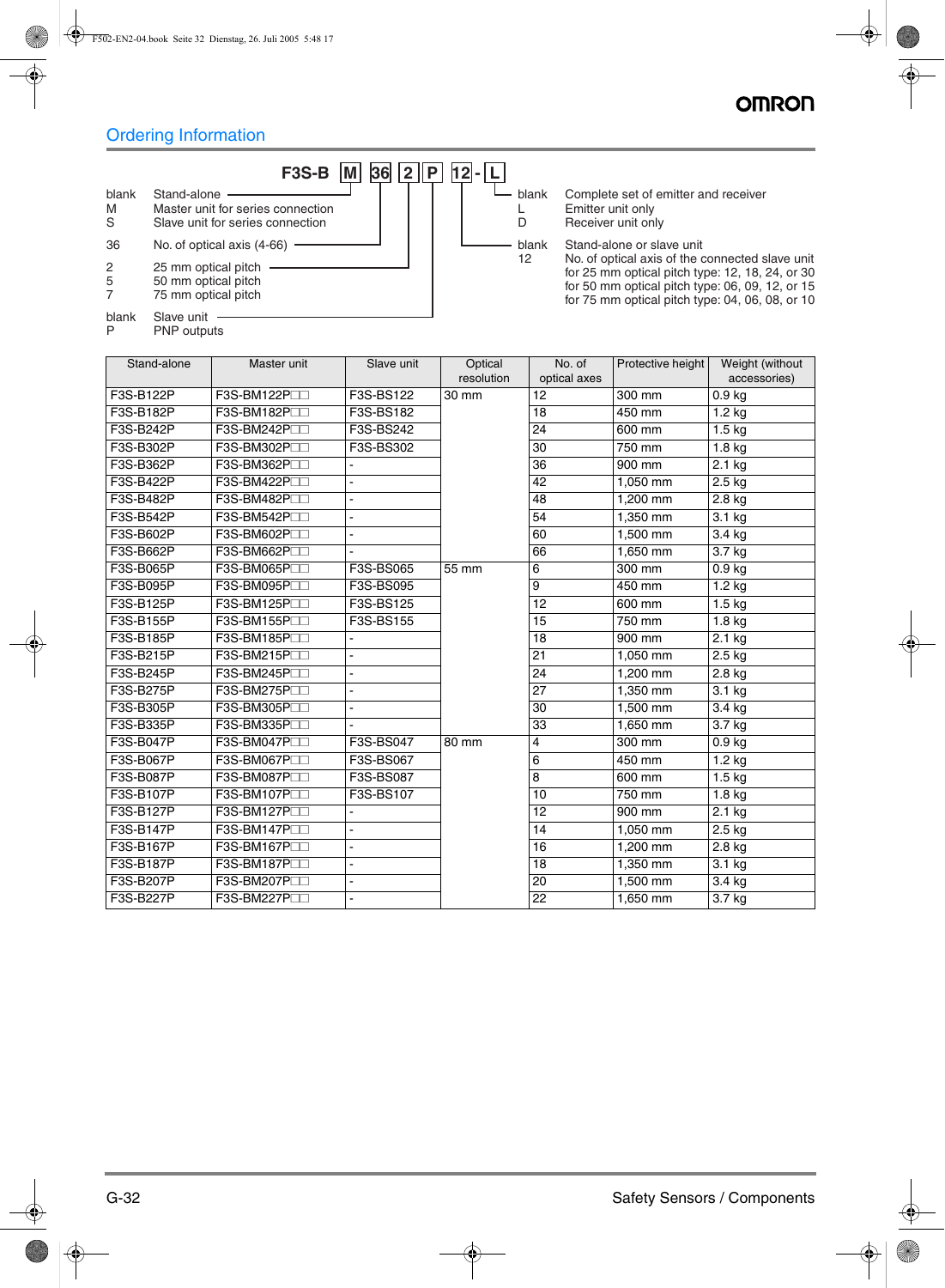## **Nomenclature**

#### Protective height

The F3S-B can detect in the area indicated by "Protective height" in the figure below. The protective height is from "the Optical-axis line mark above the indicator area" to "the end of the yellow metal case".

#### Optical-axis line mark

The center line for optical axes is indicated by the triangle mark. This position is a reference line for measuring safety distance.



#### Stand-alone type

This is the most common configuration, and it is used to protect a hazardous part of a machine when approached from one direction only.



#### Series connection types

When your application requires an additional protective zone, for example, to prevent someone from staying behind a primary detection zone, the F3S-B may be connected in series. The system consists of a master unit, a slave unit, and a series connection cable, type F39-JB1B.

The series connection allows up to 96 axes and 2.4 m of protective height in total.

Series connection types have the same characteristics as a stand-alone types. When the detection zone of the master unit or that of the slave unit is interrupted, the outputs of the master unit go to the OFF-state.



Note: Slave unit does not have indicators. Master unit and slave unit need to be ordered separately.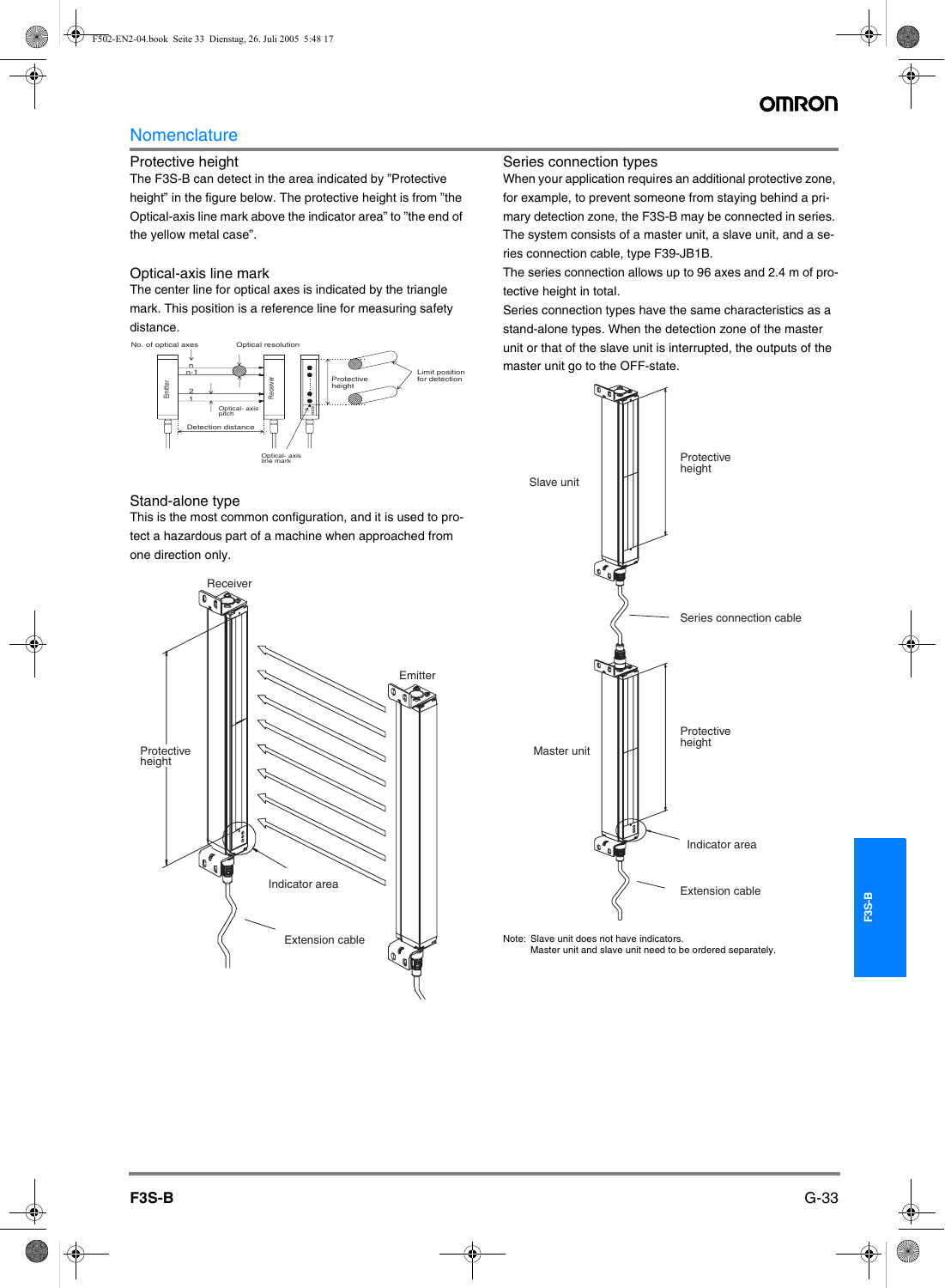## **OMRON**

## Rating and Performance

|                                        | $F3S-B$                                                                                                                  | F3S-BMOODPOO <sup>*1</sup>                                                                                                                                    | $F3S-BS$                                                                                          |  |  |
|----------------------------------------|--------------------------------------------------------------------------------------------------------------------------|---------------------------------------------------------------------------------------------------------------------------------------------------------------|---------------------------------------------------------------------------------------------------|--|--|
| Type                                   | Stand-alone                                                                                                              | Master unit for series connection                                                                                                                             | Slave unit for series connection                                                                  |  |  |
| No. of optical axes                    | 6 to 33<br>4 to 22<br>12 to 66                                                                                           | 12 to 66<br>6 to 33<br>4 to 22                                                                                                                                | 12 to 30<br>6 to 15<br>4 to 10                                                                    |  |  |
| Optical-axis pitch                     | 75 mm<br>25 mm<br>50 mm                                                                                                  | 25 mm<br>75 mm<br>50 mm                                                                                                                                       | 25 mm<br>75 mm<br>50 mm                                                                           |  |  |
| Optical resolution                     | Non-transparent: in diameter                                                                                             |                                                                                                                                                               |                                                                                                   |  |  |
| (Detection capability)                 | 30 mm<br>55 mm<br>80 mm                                                                                                  | 30 mm<br>55 mm<br>80 mm                                                                                                                                       | 80 mm<br>30 mm<br>55 mm                                                                           |  |  |
| Protective height                      | 300 / 450 / 600 / 750 / 900 / 1,050 / 1,200 / 1,350 / 1,500 /<br>1,650 mm                                                |                                                                                                                                                               | 300 / 450 / 600 / 750 mm                                                                          |  |  |
| Detection distance                     | $0.3$ to 5.0 m, up to 8 m on request                                                                                     |                                                                                                                                                               |                                                                                                   |  |  |
| Response time                          | ON to OFF: See table "Response Time"<br>OFF to ON <sup>*2</sup> : Default 100 ms (selectable with F39-U1E, 80 to 400 ms) |                                                                                                                                                               |                                                                                                   |  |  |
| Startup waiting time                   | 2 s max.                                                                                                                 |                                                                                                                                                               |                                                                                                   |  |  |
| Supply voltage: Vs                     | 24 VDC ± 20% (including 5 Vp-p ripple)                                                                                   |                                                                                                                                                               |                                                                                                   |  |  |
| Current                                | 400 mA max. (under no-load conditions)                                                                                   |                                                                                                                                                               |                                                                                                   |  |  |
| consumption                            |                                                                                                                          |                                                                                                                                                               |                                                                                                   |  |  |
| Light source                           |                                                                                                                          | Infrared LED (880 nm wavelength). Lifetime: 50,000 hrs. at 25 °C.                                                                                             |                                                                                                   |  |  |
| Effective aperture angle               | 61496-2                                                                                                                  | Within $\pm 5^{\circ}$ for the emitter and receiver at a detection distance of at least 3 m according to IEC                                                  |                                                                                                   |  |  |
| Operating mode                         | Light ON                                                                                                                 |                                                                                                                                                               |                                                                                                   |  |  |
| Control output                         | age drop due to cable extension)                                                                                         |                                                                                                                                                               | Two PNP transistor outputs, load current 200 mA max., residual voltage 2 V max. (except for volt- |  |  |
| Instability output                     | PNP transistor output (not safety-related control output),                                                               |                                                                                                                                                               |                                                                                                   |  |  |
|                                        |                                                                                                                          | activated during an insufficient light detection, failure detection and connection with F39-E1,                                                               | load current 100 mA max., residual voltage 2 V max. (except for voltage drop due to cable exten-  |  |  |
|                                        | sion)                                                                                                                    |                                                                                                                                                               |                                                                                                   |  |  |
| Protection circuit                     |                                                                                                                          | Output short-circuit protection, power supply reverse connection protection                                                                                   |                                                                                                   |  |  |
| Start/restart                          |                                                                                                                          | Mode selection before power ON by connecting "Interlock selection input" line to:                                                                             |                                                                                                   |  |  |
| interlock function                     | Active: No connection or 0 to 2.5 VDC, 3 mA max.                                                                         |                                                                                                                                                               |                                                                                                   |  |  |
|                                        | Inactive: Instability output line                                                                                        |                                                                                                                                                               |                                                                                                   |  |  |
|                                        |                                                                                                                          | Reset of start/restart interlock by connecting "Interlock selection input" line to:<br>Interlock reset: 17 VDC to Vs, 20 mA max. Duration time 15 to 2,500 ms |                                                                                                   |  |  |
| External test function                 | Mode selection by connecting "External test input" line to:                                                              |                                                                                                                                                               |                                                                                                   |  |  |
|                                        |                                                                                                                          | Active: 17 VDC to Vs, 10 mA max. Duration time at least 15 ms                                                                                                 |                                                                                                   |  |  |
|                                        | Inactive: No connection or 0 to 2.5 VDC, 2 mA max.                                                                       |                                                                                                                                                               |                                                                                                   |  |  |
| Relay monitoring                       | Default inactive, selectable with F39-U1E                                                                                |                                                                                                                                                               |                                                                                                   |  |  |
| function (optional)                    | Relay monitoring input line with NC contact connected,                                                                   |                                                                                                                                                               |                                                                                                   |  |  |
|                                        | Available level: 17 VDC to Vs, 10 mA max.                                                                                |                                                                                                                                                               |                                                                                                   |  |  |
|                                        |                                                                                                                          | Allowed relay delay time <sup>*3</sup> : Selectable between 20 and 300 ms                                                                                     |                                                                                                   |  |  |
|                                        |                                                                                                                          | Termination when not selected: No connection or 0 to 2.5 VDC, 2 mA max.                                                                                       |                                                                                                   |  |  |
| Start interlock function<br>(optional) | Default inactive, selectable with F39-U1E                                                                                |                                                                                                                                                               |                                                                                                   |  |  |
| <b>Blanking function</b>               | Default inactive, selectable with F39-U1E                                                                                |                                                                                                                                                               |                                                                                                   |  |  |
| (optional)                             |                                                                                                                          |                                                                                                                                                               |                                                                                                   |  |  |
| Indicator                              | See "Indicators"                                                                                                         |                                                                                                                                                               | No indicators                                                                                     |  |  |
| Connection method                      | For Extension cable: 8 pins, M12 connector                                                                               |                                                                                                                                                               |                                                                                                   |  |  |
|                                        | For Series connection cable: 6 pins, M12 connector                                                                       |                                                                                                                                                               |                                                                                                   |  |  |
| Ambient temperature                    | During operation: $-10$ to 55 °C (with no freezing)<br>During storage: - 25 to 70 °C                                     |                                                                                                                                                               |                                                                                                   |  |  |
| Ambient humidity                       | During operation: 35 to 85 %RH (with no condensation)<br>During storage: 35 to 95 %RH                                    |                                                                                                                                                               |                                                                                                   |  |  |
| Insulation resistance                  | 20 MΩ min. (at 500 VDC)                                                                                                  |                                                                                                                                                               |                                                                                                   |  |  |
| Dielectric strength voltage            | 1,000 VAC 50/60 Hz for 1 min                                                                                             |                                                                                                                                                               |                                                                                                   |  |  |
| Degree of protection                   | IEC60529 IP65                                                                                                            |                                                                                                                                                               |                                                                                                   |  |  |
| Vibration resistance                   |                                                                                                                          | Normal operation: 10 to 55 Hz, double-amplitude: 0.7mm, X, Y and Z directions 20 sweeps                                                                       |                                                                                                   |  |  |
| Shock resistance                       |                                                                                                                          | Normal operation: 100 m/s <sup>2</sup> [10 G], X, Y and Z directions: 1000 times                                                                              |                                                                                                   |  |  |
| <b>Materials</b>                       | Case: Aluminum                                                                                                           |                                                                                                                                                               |                                                                                                   |  |  |
|                                        | Front cover: PMMA (acrylic resin)                                                                                        |                                                                                                                                                               |                                                                                                   |  |  |
|                                        | End caps: PA6                                                                                                            |                                                                                                                                                               |                                                                                                   |  |  |
| Size (cross section)                   | 30 x 40 mm                                                                                                               |                                                                                                                                                               |                                                                                                   |  |  |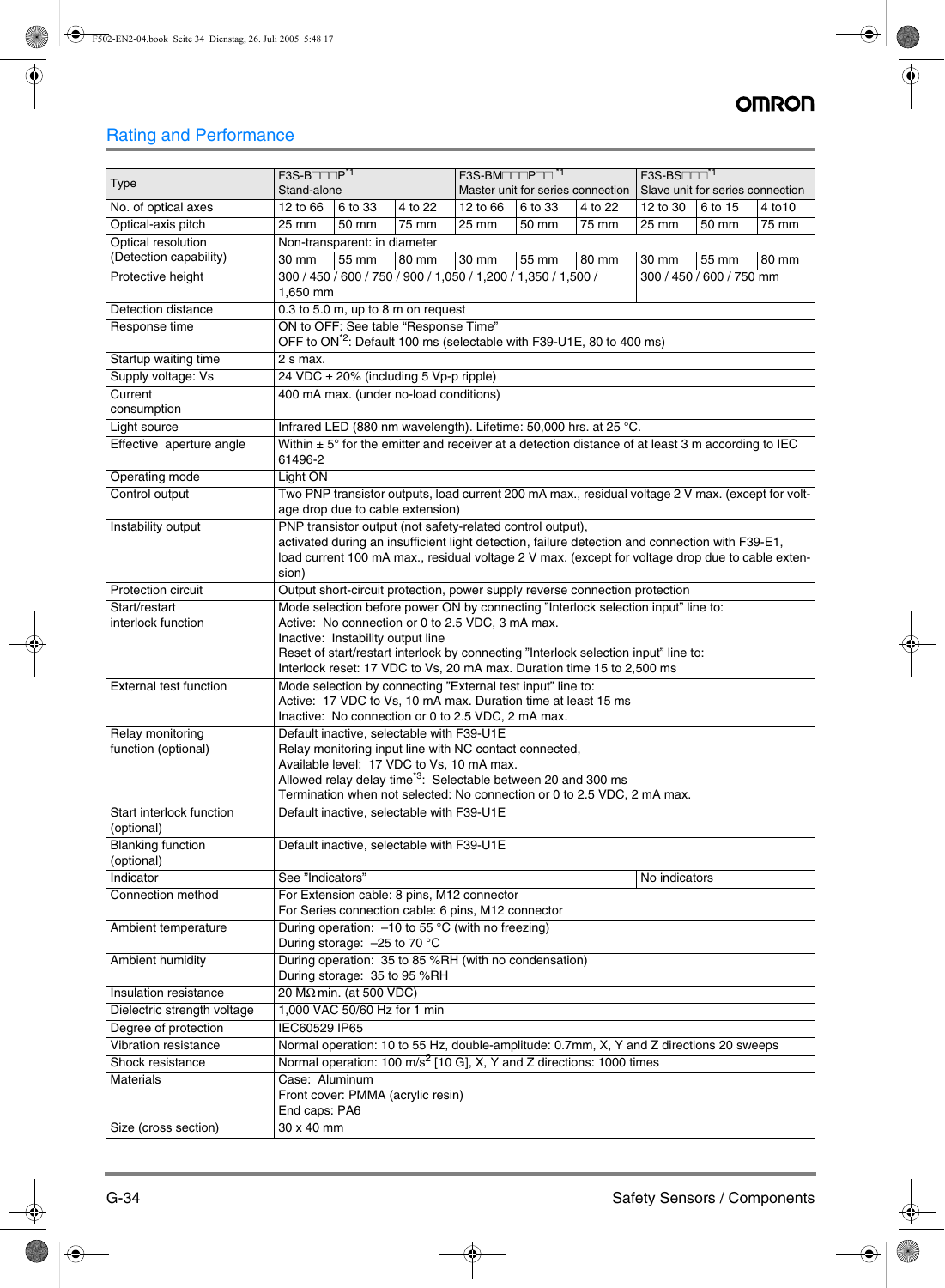## **OMRON**

| Type                | $F3S-B$<br>Stand-alone                                                                                                                     | $F3S-BM$<br>Master unit for series connection Slave unit for series connection                                       | $\mathsf{F}$ 3S-BS $\mathsf{T}$ T $\mathsf{T}^{\mathsf{T}}$ |
|---------------------|--------------------------------------------------------------------------------------------------------------------------------------------|----------------------------------------------------------------------------------------------------------------------|-------------------------------------------------------------|
| Accessories         | plates <sup>*5</sup> , Instruction manual <sup>*5</sup>                                                                                    | Test rod <sup>3</sup> , mounting brackets (top and bottom), mounting brackets (intermediate) <sup>4</sup> , mounting |                                                             |
| Applicable standard | IEC(EN)61496-1 TYPE 2 ESPE (Electro-Sensitive Protective Equipment)<br>IEC 61496-2 TYPE 2 AOPD (Active Opto-electronic Protective Devices) |                                                                                                                      |                                                             |

Note: 1 . For detailed type names and optical specifications, see "Type Naming Rule"<br>2 . Nominal value (set time). The accuracy is -0 ... +70% of the ON to OFF response time.

3 .Only with F3S-B###2P and BM###2P##. 4 .For the 1,050 mm protective height and longer types. 5 .Only with F3S-B###P# and BM##2P##.

#### Indicators



| <b>IR-power indicator:</b>         | Lit when emitting.                                                 |
|------------------------------------|--------------------------------------------------------------------|
| Interlock indicator:               | Lit during start/restart interlock or start interlock.             |
| External test/ blanking indicator: | Lit during external test. / Flashing when using blanking function. |
| ON-state indicator:                | Lit when receiving light.                                          |
| OFF-state indicator:               | Lit with interrupted light.                                        |
|                                    | Flashing during connection with F39-E1 or with failure.            |
| Instability indicator:             | Lit with an insufficient light reception or failure.               |
|                                    | Flashing during connection with F39-E1.                            |
|                                    |                                                                    |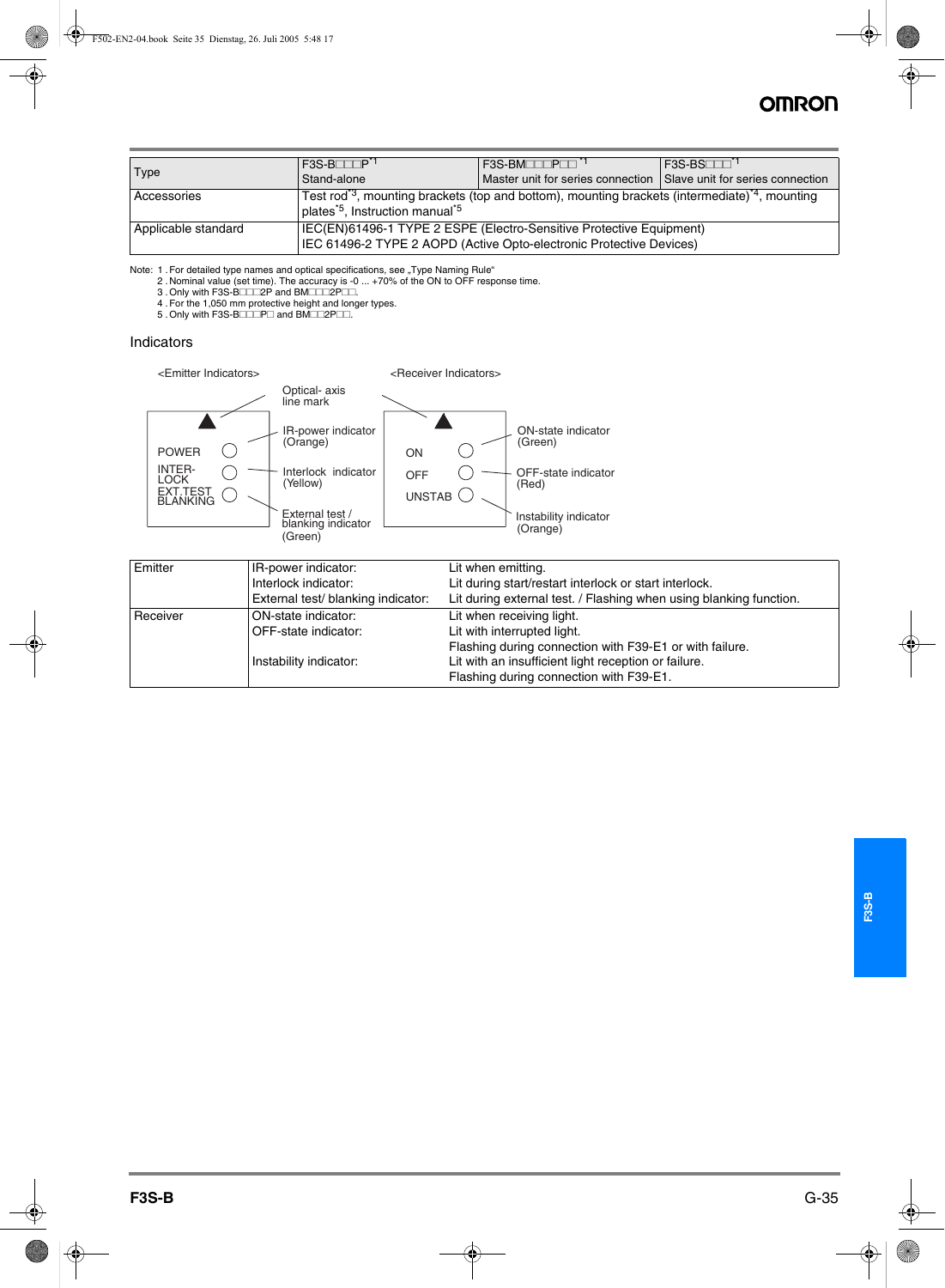## Table of Response Time

#### Stand-alone type

|           | Response time [ms ] |           | Response time [ms ] |           | Response time [ms ] |
|-----------|---------------------|-----------|---------------------|-----------|---------------------|
| F3S-B122P | 20                  | F3S-B065P | 20                  | F3S-B047P | 20                  |
| F3S-B182P | 20                  | F3S-B095P | 20                  | F3S-B067P | 20                  |
| F3S-B242P | 20                  | F3S-B125P | 20                  | F3S-B087P | 20                  |
| F3S-B302P | 23                  | F3S-B155P | 20                  | F3S-B107P | 20                  |
| F3S-B362P | 27                  | F3S-B185P | 20                  | F3S-B127P | 20                  |
| F3S-B422P | 30                  | F3S-B215P | 21                  | F3S-B147P | 20                  |
| F3S-B482P | 34                  | F3S-B245P | 22                  | F3S-B167P | 20                  |
| F3S-B542P | 37                  | F3S-B275P | 24                  | F3S-B187P | 20                  |
| F3S-B602P | 41                  | F3S-B305P | 26                  | F3S-B207P | 20                  |
| F3S-B662P | 45                  | F3S-B335P | 28                  | F3S-B227P | 21                  |

#### Series connection types

The following chart shows the response time of combinations of a master unit and a slave unit connected in series. For example, the response time of the combination of F3S-BM122P30 and F3S-BS302 is 30 ms.

|                         |              |              | Response time [ms] |              |
|-------------------------|--------------|--------------|--------------------|--------------|
| Slave unit F3S-         | <b>BS122</b> | <b>BS182</b> | <b>BS242</b>       | <b>BS302</b> |
| Master unit             |              |              |                    |              |
| $F3S-BM122PTT$          | 20           | 23           | 27                 | 30           |
| $F3S-BM182PTT$          | 23           | 27           | 30                 | 34           |
| F3S-BM242PTT            | 27           | 30           | 34                 | 37           |
| F3S-BM302PTT            | 30           | 34           | 37                 | 41           |
| F3S-BM362PTT            | 34           | 37           | 41                 | 45           |
| $F3S-BM422P\square$     | 37           | 41           | 45                 | 49           |
| $F3S-BM482P\square$     | 41           | 45           | 49                 | 54           |
| $F3S-BM542PTT$          | 45           | 49           | 54                 | 57           |
| F3S-BM602P <sup>T</sup> | 49           | 54           | 57                 | 61           |
| F3S-BM662P              | 54           | 57           | 61                 | 65           |
|                         |              |              |                    |              |

|                 |              |              | Response time [ms] |              |
|-----------------|--------------|--------------|--------------------|--------------|
| Slave unit F3S- | <b>BS047</b> | <b>BS067</b> | <b>BS087</b>       | <b>BS107</b> |
| Master unit     |              |              |                    |              |
| $F3S-BM047P$    | 20           | 20           | 20                 | 20           |
| $F3S-BM067P$    | 20           | 20           | 20                 | 20           |
| $F3S-BM087P$    | 20           | 20           | 20                 | 20           |
| $F3S-BM107P$    | 20           | 20           | 20                 | 20           |
| $F3S-BM127P$    | 20           | 20           | 20                 | 21           |
| $F3S-BM147P$    | 20           | 20           | 21                 | 23           |
| $F3S-BM167P$    | 20           | 21           | 23                 | 24           |
| $F3S-BM187P$    | 21           | 23           | 24                 | 25           |
| F3S-BM207PTT    | 23           | 24           | 25                 | 26           |
| $F3S-BM227PTT$  | 24           | 25           | 26                 | 27           |

| <b>BS155</b><br>21<br>22 |
|--------------------------|
|                          |
|                          |
|                          |
|                          |
| 24                       |
| 26                       |
| 28                       |
| 30                       |
| 32                       |
| 34                       |
| 35                       |
| 37                       |
|                          |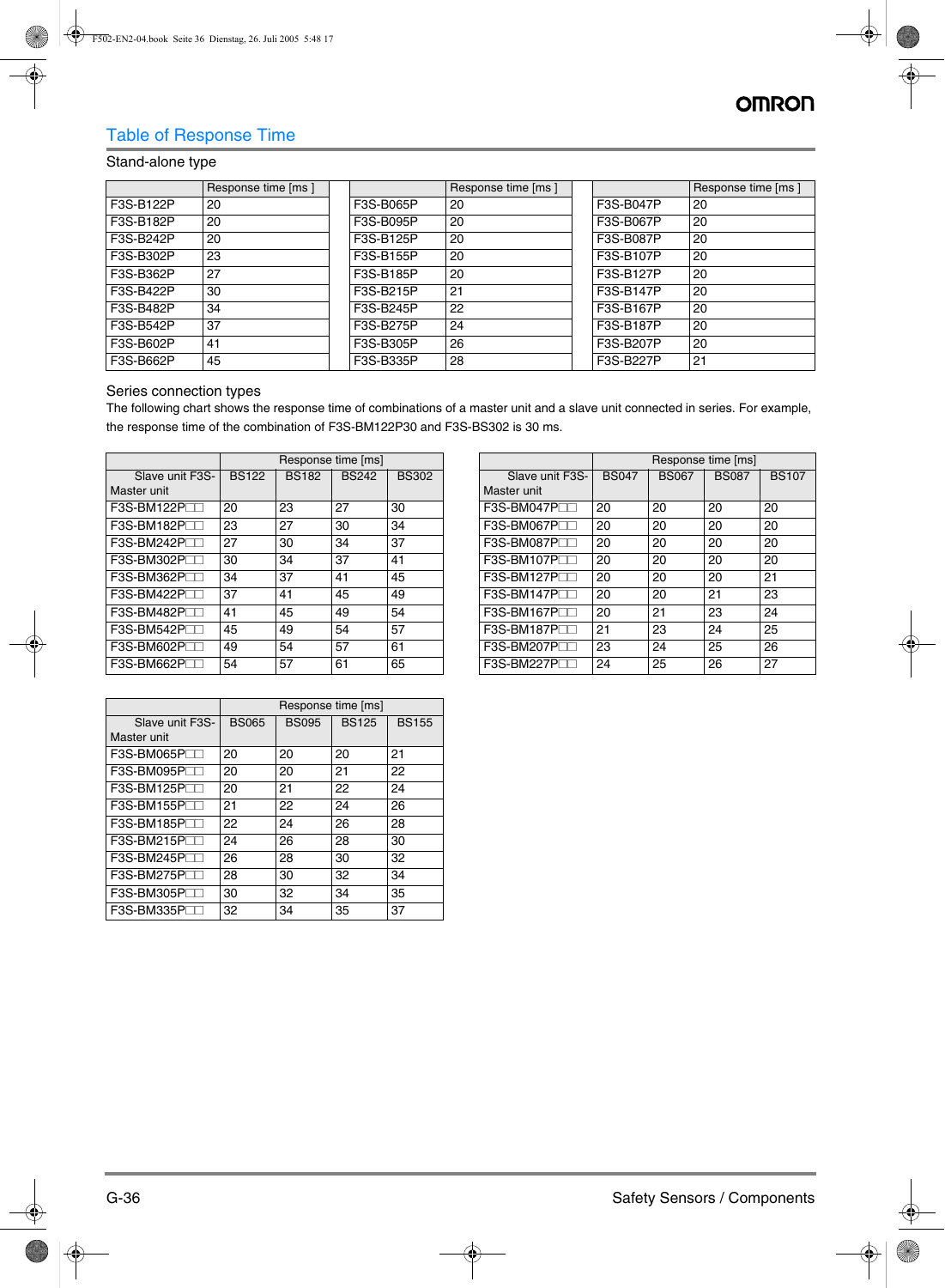## **Operating Range**

#### F3S-B122P

Parapendicular to Center Line of Lenses Parallel to Center Line of Lenses





F3S-B662P<br>Parapendicular to Center Line of Lenses Parallel to Center Line of Lenses



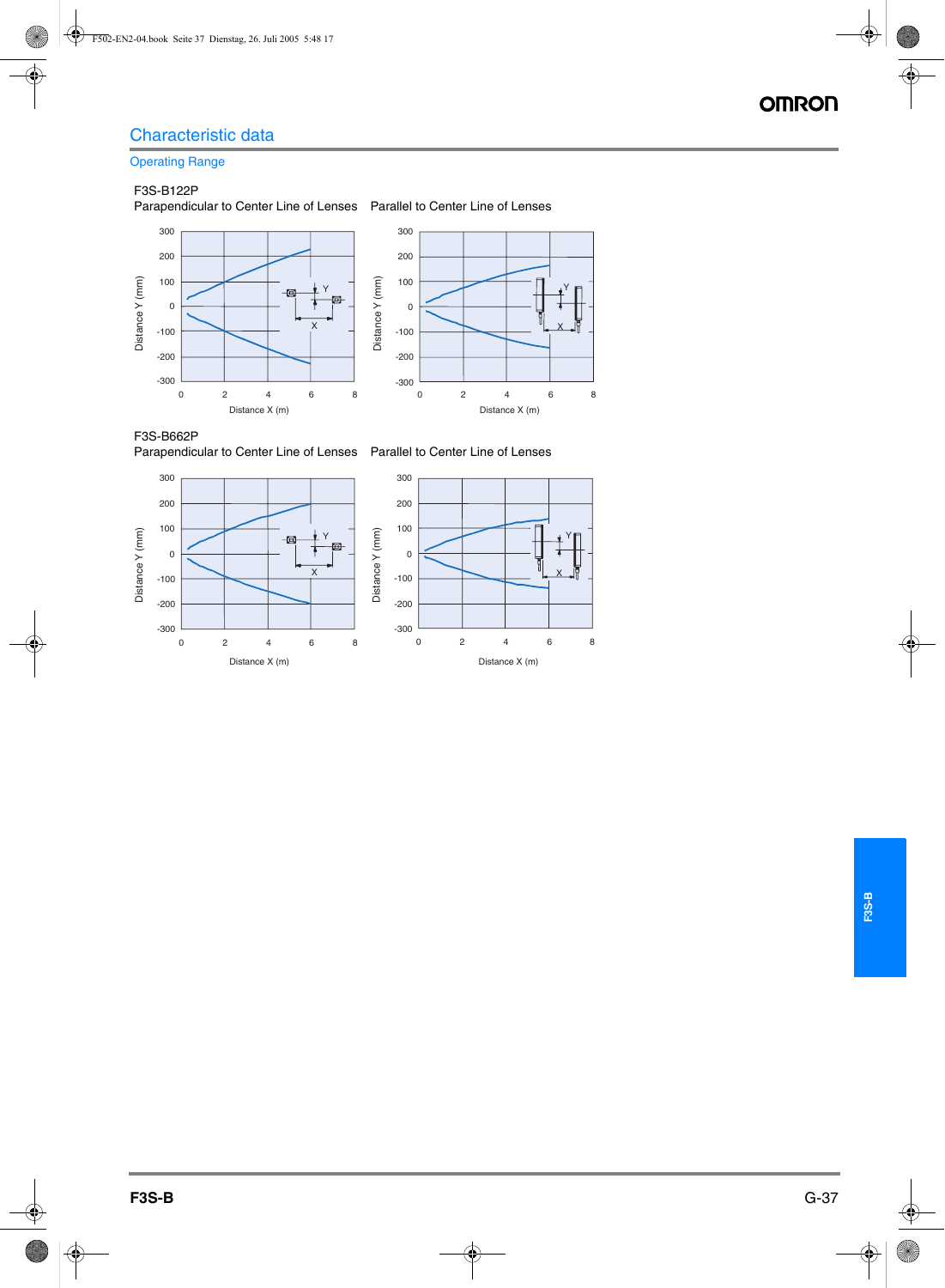## I/O Circuit Diagram

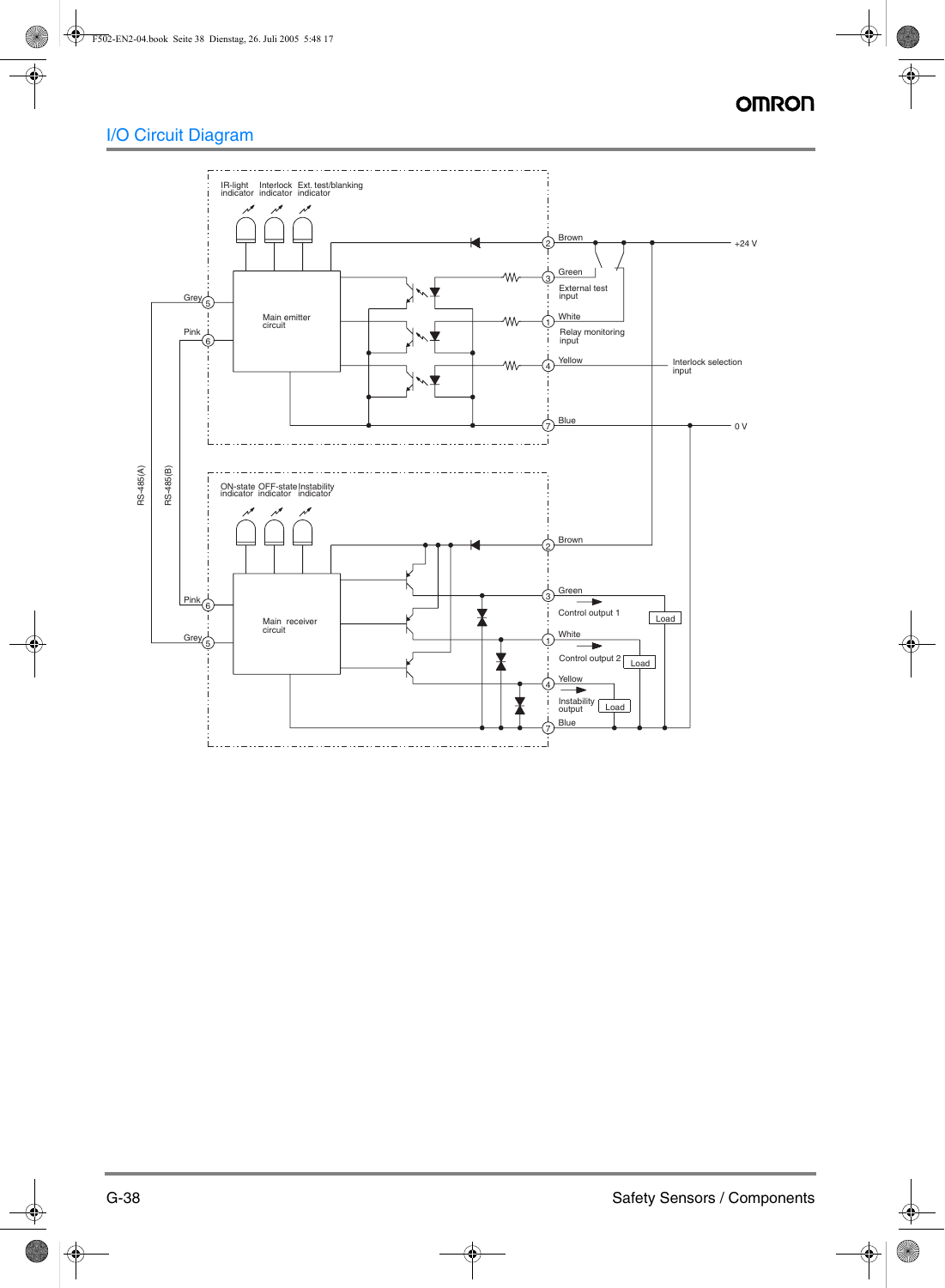## **OMRON**

## **Dimensions**

### Safety Light Curtain

#### F3S-B



| Type                   | A<br>Protective<br>height | в<br><b>Full length</b> |
|------------------------|---------------------------|-------------------------|
| F3S-B122, -B065, -B047 | 300                       | 343                     |
| F3S-B182, -B095, -B067 | 450                       | 493                     |
| F3S-B242, -B125, -B087 | 600                       | 643                     |
| F3S-B302, -B155, -B107 | 750                       | 793                     |
| F3S-B362, -B185, -B127 | 900                       | 943                     |
| F3S-B422, -B215, -B147 | 1050                      | 1093                    |
| F3S-B482, -B245, -B167 | 1200                      | 1243                    |
| F3S-B542, -B275, -B187 | 1350                      | 1393                    |
| F3S-B602, -B305, -B207 | 1500                      | 1543                    |
| F3S-B662, -B335, -B227 | 1650                      | 1693                    |

Note:All units are in Millimeters unless otherwise indicated.

#### Accessoires

Mounting Bracket (Top and Bottom)



Only supplied with types which have a protective height of 1050 mm or longer (Including inter-mediate brackets). Only needed for rear mounting



**F3S-B**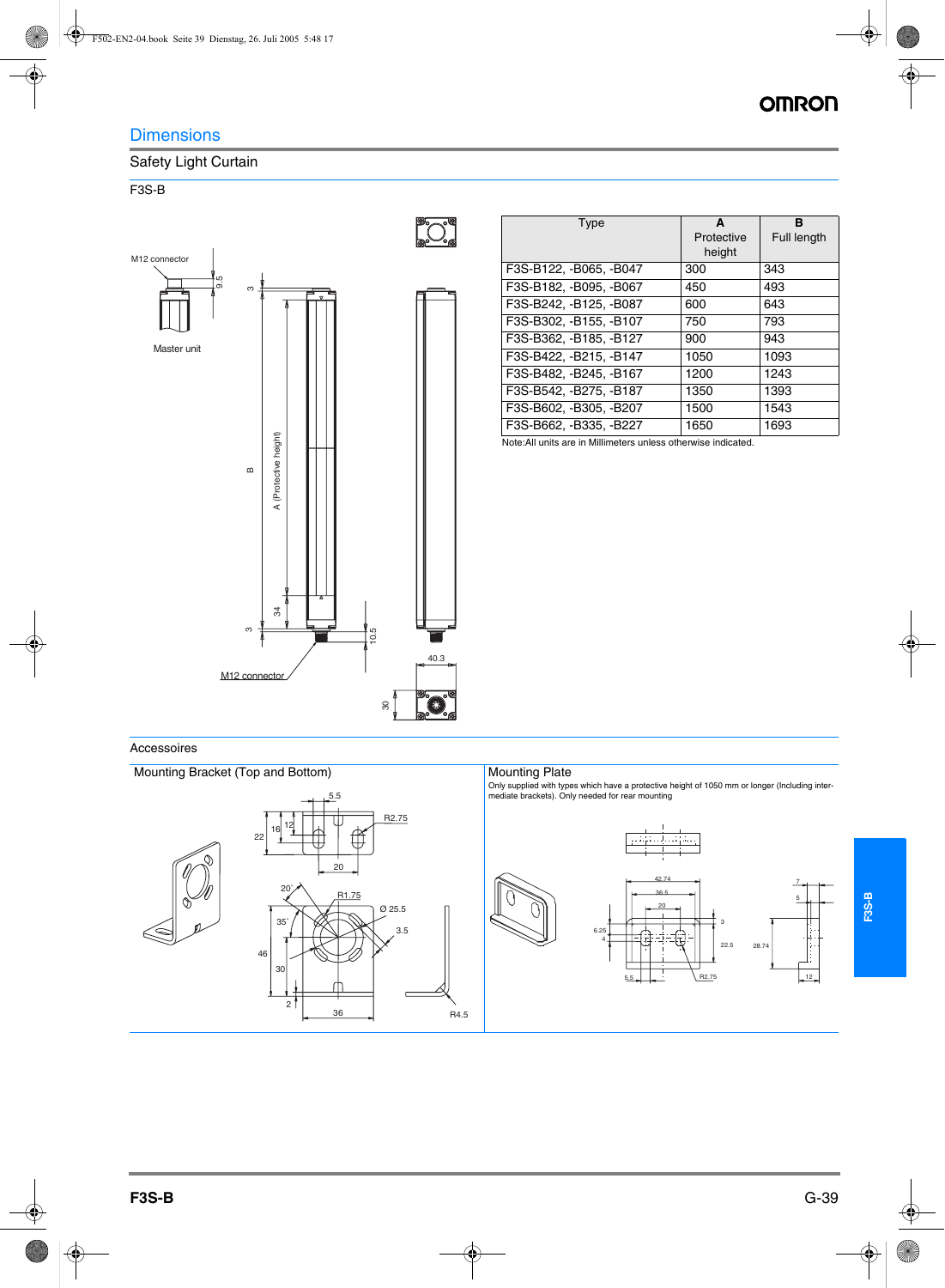#### Intermediate Mounting Bracket

Only needed for types which have a protective height of 1050 mm or longer



#### Options (Order Separately)

#### Extension Cable

(Set of 2: Emitter > gray, Receiver > black)

 $F39-JB1A$   $(L = 3 m)$ 





Series Connection Cable

(Set of 2: Emitter > gray, Receiver > black) F39-JB1B



#### Optional Function Kit F39-EU1E

This set includes the following items:

- · F39-U1E OptionalFunction Software
- · F39-E1 Interface Unit
- · F39-JB1C Interface Cable

The F39-U1E Optional Function Software is the WINDOWS® -based software for use with the F39-E1 Interface Unit to program the F3S-B Safety Light Curtain, and provided with one 3.5 inch floppy disk. This software has the following features:

- · Set the following functions to the F3S-B
	- Start interlock function
	- Relay monitoring function
	- Blanking function
- Display each axis and each input line condition of the F3S-B
- Change the ON delay time

Note: The F3S-B is not in normal operation during connection with the F39-E1. The control outputs are held in their OFF-state. For detailed information please refer to "Details of F39-EU1E" in this data sheet.

#### $\bigwedge$ WARNING

After setting the blanking function, check that the F3S-B detects a test rod at any position in the F3S-B detection zone through which a person reaches the hazardous part of the machine. If any positions are found by check above, install protective structures to there to prevent intrusion which F3S-B can not detect. Failure to do so may result in serious injury.

Perform the installation check and the periodical inspection described in the F3S-B manual.

Disconnect the outputs of the F3S-B from the load when programming it using the F39-U1E software and with F39-E1 interface unit. Failure to do so may result in serious injury.

Do not connect the F39-E1 to a power supply with a voltage higher than 24 VDC +20 %. Do not connect the F39-E1 to an AC power supply.

U nit: m m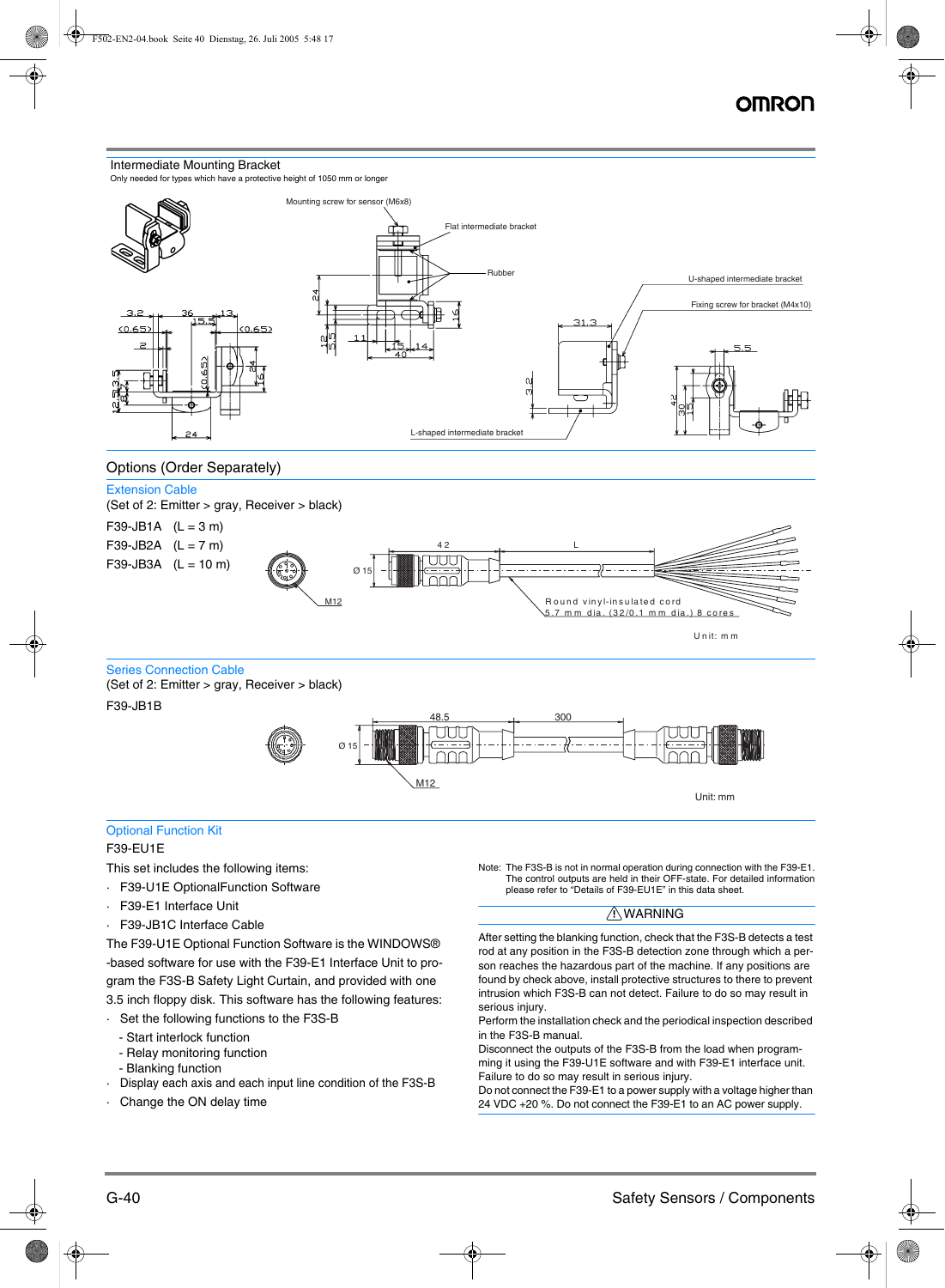### Installation

#### Wiring

Disconnect all sources of power before wiring the F3S-B to a machine.

- · Connect the emitter extension cable (F39-JBxA-L optional, gray color outer jacket) to the emitter. (The emitter uses gray color plastic caps.)
- · Connect the receiver extension cable (F39-JBxA-D optional, black color outer jacket) to the receiver. (The receiver unit uses black color plastic caps.)
- · Connect the 0 V line of the power supply directly to protective earth (PE).

Note: Note:Be sure to wire correctly. Failure to do so may damage the F3S-B.

| <b>Front View</b>                                                             | Signal Name<br>Pin No.<br>Receiver |                    | Wire Color                |              |
|-------------------------------------------------------------------------------|------------------------------------|--------------------|---------------------------|--------------|
|                                                                               |                                    | Emitter            | of Extension Cable        |              |
|                                                                               |                                    | Control output 2   | Relay monitoring input    | White        |
|                                                                               | 2                                  | 24 VDC             | 24 VDC                    | <b>Brown</b> |
|                                                                               | 3                                  | Control output 1   | External test input       | Green        |
| $\circledcirc$                                                                | 4                                  | Instability output | Interlock selection input | Yellow       |
| $\begin{matrix} 1 & 0 \\ 0 & 0 \end{matrix}$<br>$^{\circledR}$<br>$\circledS$ | 5                                  | RS-485 (A)         | RS-485 (A)                | Grey         |
| $\bigcirc \circledcirc$                                                       | 6                                  | RS-485 (B)         | RS-485 (B)                | Pink         |
|                                                                               |                                    | 0V                 | 0V                        | <b>Blue</b>  |
|                                                                               | 8                                  | N.C. / reserved*1  | N.C. / reserved           | Red          |

\*1. N.C. / reserved: do not connect

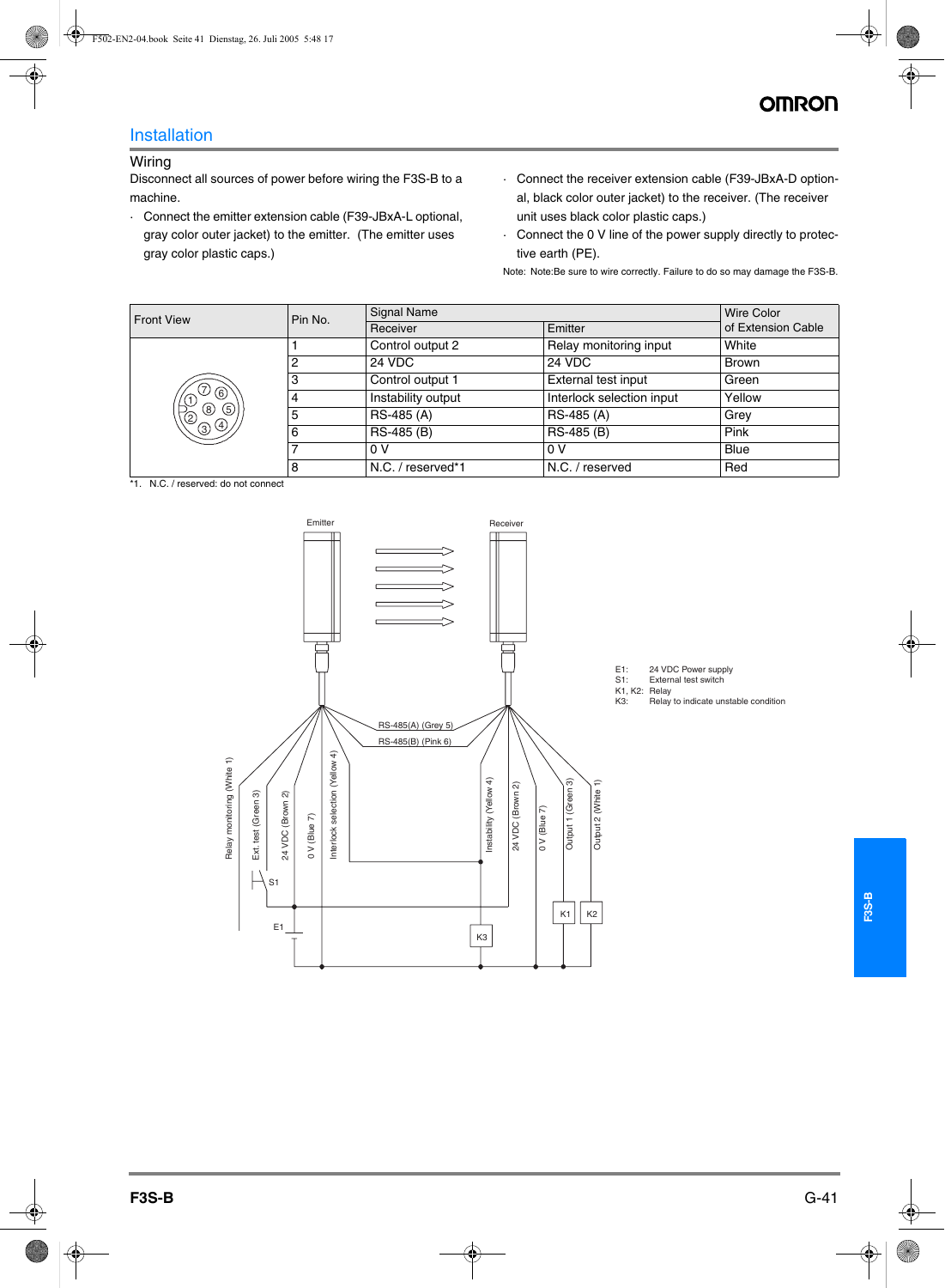## NMRC



#### Details of F39-EU1E Optional Function Kit

#### 1. Installation

#### 1.1 Preparation

#### A WARNING

Perform the installation check and the periodical inspection described in the F3S-B manual.

Do not disassemble, repair or modify the F39-E1.

Do not use the F39-E1 in flammable or explosive environments.

To use the F39-U1E software, the following items are necessary.

- · Personal Computer (not included)
	- Windows® 95, Windows® 98, or Windows NT®
	- 133MHz Pentium® processor or better
	- 32MB RAM or higher for Windows® 95 and Windows® 98 - 64MB RAM or higher for Windows NT®
	- A 115kBd RS-232 serial interface port or better
- F39-E1 Interface Unit



#### **When using START/RESTART FUNCTION When using optional RELAY MONITORING FUNCTION**



F39-JB1C Interface cable 5 m cable length, M8 connector (4 pins)



· RS-232C cable (not included)

1.2 Component Names and Functions of the F39-E1 Interface Unit



SEND to RS-485 Indicator (Red)

Lit when the F39-E1 sends data to the F3S-B via RS-485.

SEND to RS-232C Indicator (Yellow)

Lit when the F39-E1 sends data to the PC via RS-232C.

COMMUNICATION Indicator (Green)

Flashing during communication between the F3S-B and the F39-E1.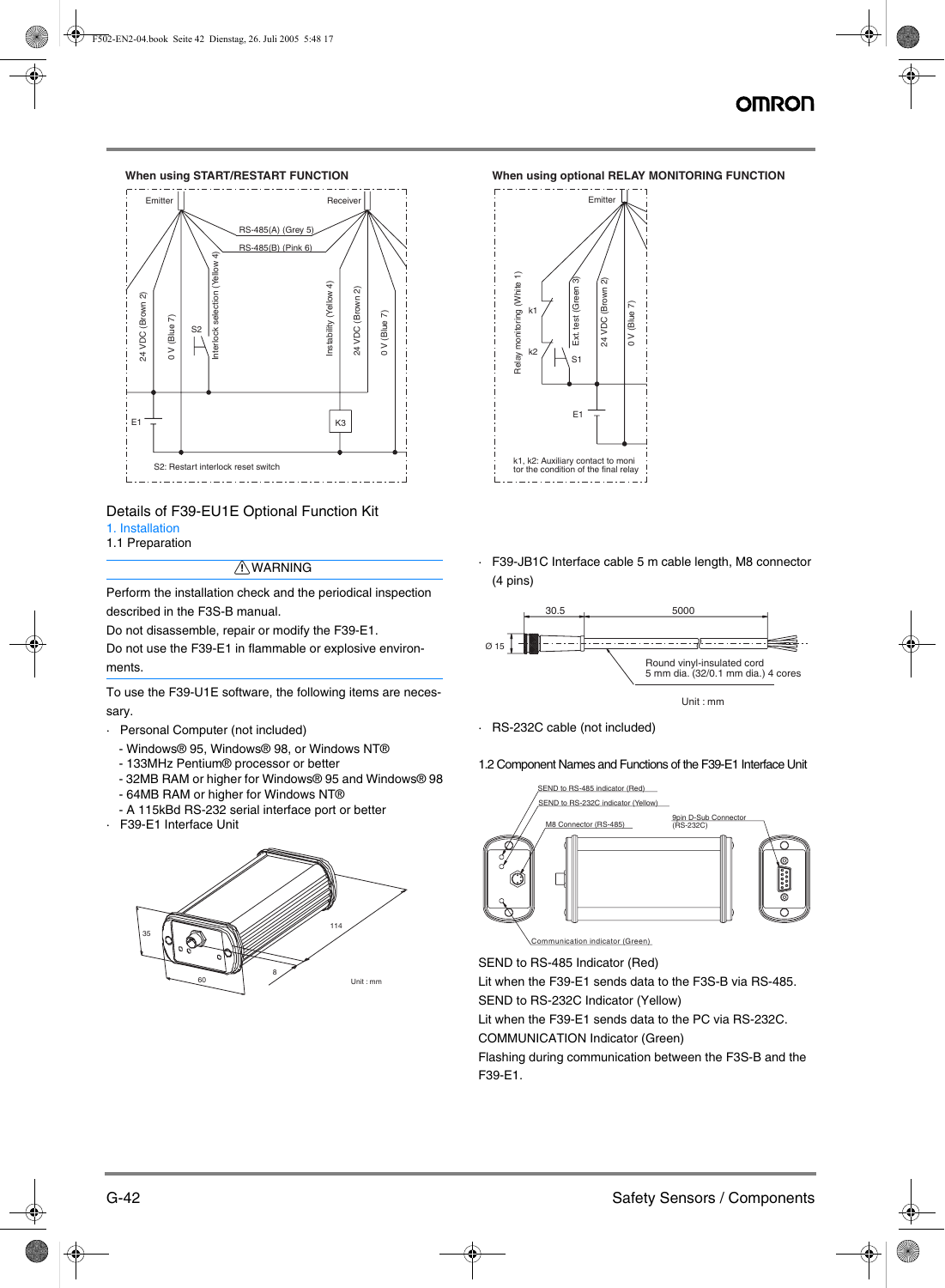#### 1.3 Hardware Connection

#### A WARNING

Disconnect the outputs of the F3S-B from the load when programming it using the F39-U1E software and with F39-E1 interface unit. Failure to do so may result in serious injury.

Do not connect the F39-E1 to a power supply with a voltage higher than 24 VDC +20 %.

Do not connect the F39-E1 to an AC power supply.

#### 1.3.1 Wiring Diagram



Note 1: See the instruction manual of F3S-B for wiring

#### 1.3.2 Wiring Procedure

- 1. Connect the F3S-B (see the instruction manual of the F3S-B for wiring.)
- 2. Connect the Interface cable (F39-JB1C) to the Interface unit (F39-E1).
- 3. Connect the 4 wires of the Interface cable to each appropriate line of the F3S-B.
- 4. Connect an RS-232C cable to the PC and the Interface unit.
- 1.4 Software-Installation

Copy the file "F39-U1E\_ver#.#.exe" and F39-U1E\_ver#.#dat from the enclosed 3.5-inch floppy disk onto the hard disk of the PC.

#### 2. Function Description

#### 2.1 Start Interlock

When the Start interlock function is used, the F3S-B does not go to the ON-state automatically after power ON. Interrupting one or more axes resets the start interlock condition of the

F3S-B then starts normal operation. The duration of the interruption must be equal or shorter as defined in the "Max, interruption time (sec)".

Max. Interruption Time

The max interruption time can be set between 0.3 and 2 s.

Note: In the case both the Start interlock and the Start/restart interlock are selected, only the Start/restart interlock will be activate.

Start/Restart interlock is a function which is selected by wiring. Refer to the instruction manual of the F3S-B for more detailed information.

#### 2.2 Relay Monitoring

MPCEs (Machine Primary Control Elements) are usually relays or contactors used to control hazardous movement directly. The state of the MPCEs can be checked with the Relay monitoring function.

A voltage of 17 VDC to Vs (Supplied voltage to F3S-B) has to be applied to the Relay monitoring input through the NC contacts of the MPCEs when the F3S-B control outputs are in the OFF-state (see the F3S-B manual for wiring information). To ensure this logic relation, the MPCEs must be safety approved types, with forcibly guided contacts.

#### Allowed Relay Delay Time

The allowed relay delay time can be set between 20 and 300 ms. This delay time has to be set at least 20 milliseconds shorter than the Outputs ON delay time.

#### 2.3 Outputs ON Delay

You can set the ON delay time of control outputs between 80 and 400 ms. This corresponds to the time which the control outputs go to ON-state after the detection zone is not interrupted.

- Note: 1 .When the Relay monitoring function is also used, the ON delay time must meet the formula below.
	- 2 .ON delay time Allowed relay delay time + 20 ms After the Relay monitoring function is set, if the ON delay time does not meet the above formula, the ON delay time will be changed automatically into "Allowed relay delay time" + 20 ms.

#### 2.4 Blanking

With the Blanking function, one or more axes can be disabled.

This function is useful in an application where a part of the

F3S-B detection zone is always interrupted. The Manual-set-

ting and the Teaching-setting are available to select the blanked axes.

Note: 1 .In the case the blanked zone is not filled with structure completely and remains some opening, the opening must be filled with the protective structure.

2 .All axes can not be disabled. At least one axis needs to be active.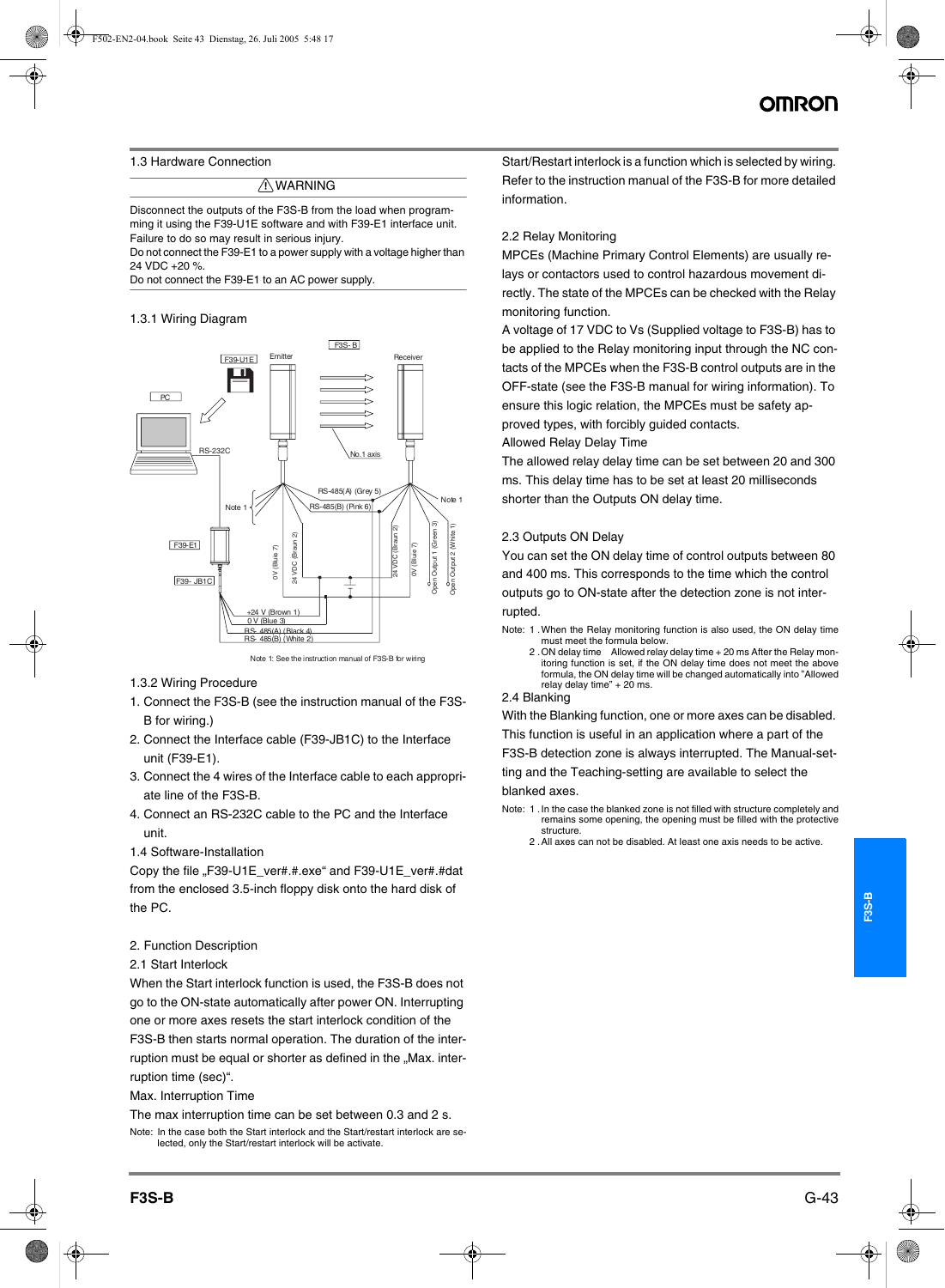#### 3. Ratings and Performance

| Type                         | F39-E1 Interface unit                                                                            |
|------------------------------|--------------------------------------------------------------------------------------------------|
| Supply voltage               | 24 VDC $\pm$ 20% (including 5 Vp-p ripple)                                                       |
| <b>Current Consumption</b>   | 120 mA max.                                                                                      |
| Interface                    | RS-232C interface, RS-485 interface                                                              |
| Indicator                    | See 1-2                                                                                          |
| Connection method            | RS-485: 4pins, M 8 connector                                                                     |
|                              | RS-232C: D-SUB connector, 9 pins                                                                 |
| Protection circuit           | RS 485 protection against wrong wiring                                                           |
| <b>Ambient Temperature</b>   | During operation: -10 to 55° C (with no freezing)                                                |
|                              | During storage: -25 to 70° C                                                                     |
| <b>Ambient Humidity</b>      | During operation: 35 to 85% RH (with no condensation)                                            |
| <b>Ambient Humidity</b>      | During storage: 35 to 95% RH                                                                     |
| <b>Insulation Resistance</b> | $20 M\Omega$ min. (at 500 VDC)                                                                   |
| Dielectric strength voltage  | 500 VAC 50/60 Hz for 1 min.                                                                      |
| Degree of Protection         | IEC60529 IP20                                                                                    |
| Shock resistance             | Normal operation: 150 m/s <sup>2</sup> [15 G], $\pm X$ , $\pm Y$ and $\pm Z$ directions: 3 times |
| Vibration resistance         | Normal operation: 10 to 55 Hz, double-amplitude: 0.3mm, X, Y and Z directions: 10 sweeps         |
| Cable length                 | RS-485 cable: 5 m (4 pin 0.25 mm <sup>2</sup> )                                                  |
|                              | RS-232C cable: Standard                                                                          |
| <b>Materials</b>             | Case: Aluminum                                                                                   |
| Size                         | $122 \times 60 \times 35$ mm                                                                     |
| Conformity                   | <b>EMC Directive</b>                                                                             |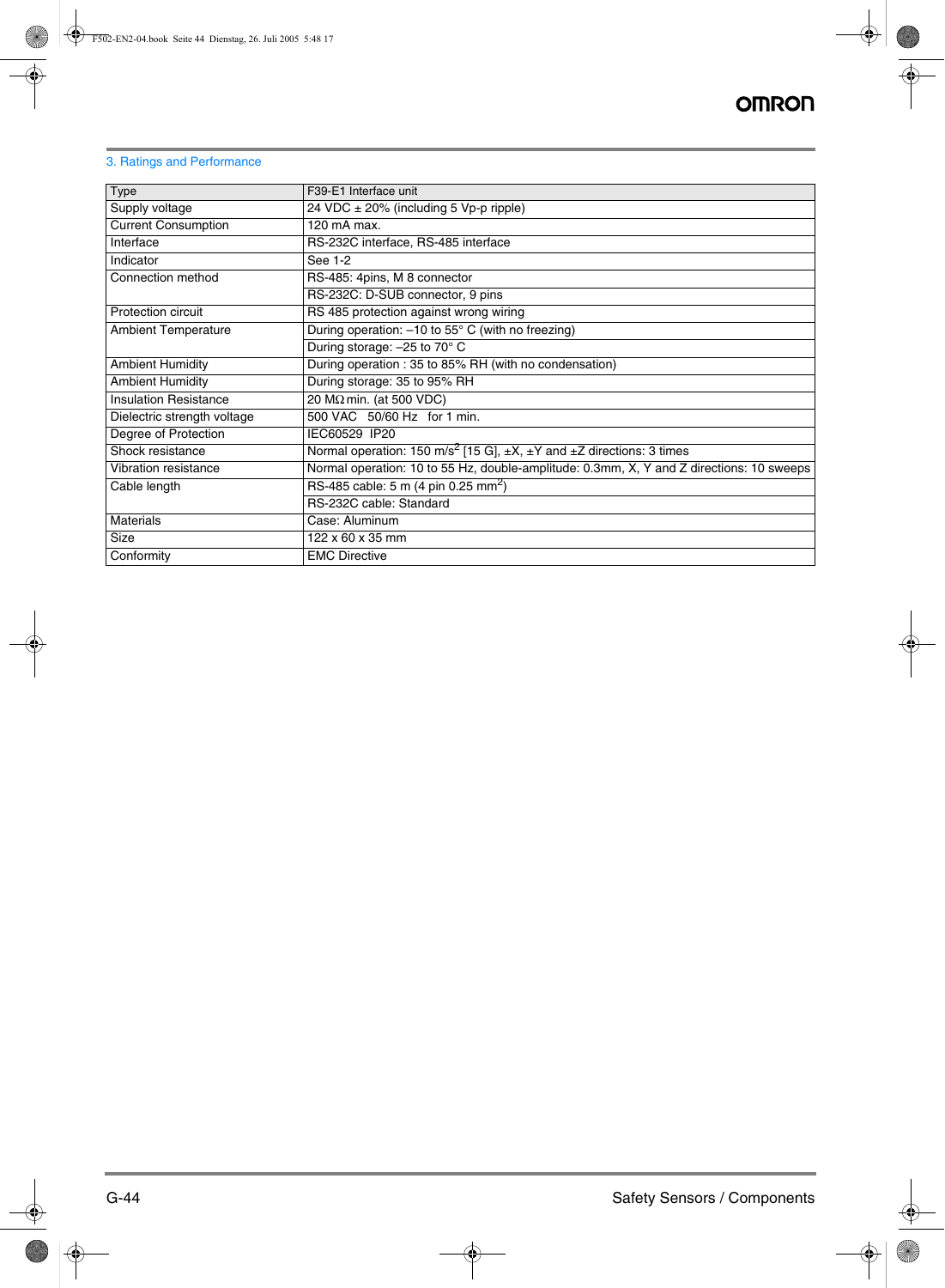### **Precautions**

#### A WARNING

- 1. Do not use the F3S-B on machines that can not be stopped by electrical control in case of an emergency.
- 2. Do not use the F3S-B in flammable or explosive environments
- 3. Always maintain the safety distance between F3S-B and a hazardous part of the machine. Serious injury may result if the machine does not stop before someone reaches the hazardous part.
- 4. Install protective structures around a machine so that you must pass through the detection zone to reach a hazardous part of the machine.
- 5. Install F3S-B so that some parts of the operator's body remain in the detection zone at all times when the operator works in the hazardous area.
- 6. Failure to do so may result in serious injury.

A hazardous part of a machine can be reached only by passing through the sensor detection zone.

Some part of the operator's body remains in the detection zone while they are working.

#### Correct installation **Incorrect** installation



A hazardous part of the machine can be reached without passing through the sensor detected zone.

A worker is between the sensor detection zone and a hazardous part of a machine.

#### A WARNING

- 1. Be sure to install the F3S-B to minimize the effects of reflections from reflective surfaces. Failures to do so will create an inability to detect and may result in serious injury
- 2. Install the F3S-B with a minimum distance D as shown below form the reflective surface (highly reflective surfaces) like metal walls, floors, ceilings, and work pieces.





| Distance between emitter and receiver (detection distance L) | Minimum installation distance D    |
|--------------------------------------------------------------|------------------------------------|
| l 0.3 to 3 m                                                 | $0.26 \text{ m}$                   |
| l 3 to 5 m                                                   | $L x \tan 5^\circ = L x 0.088$ (m) |

**F3S-B**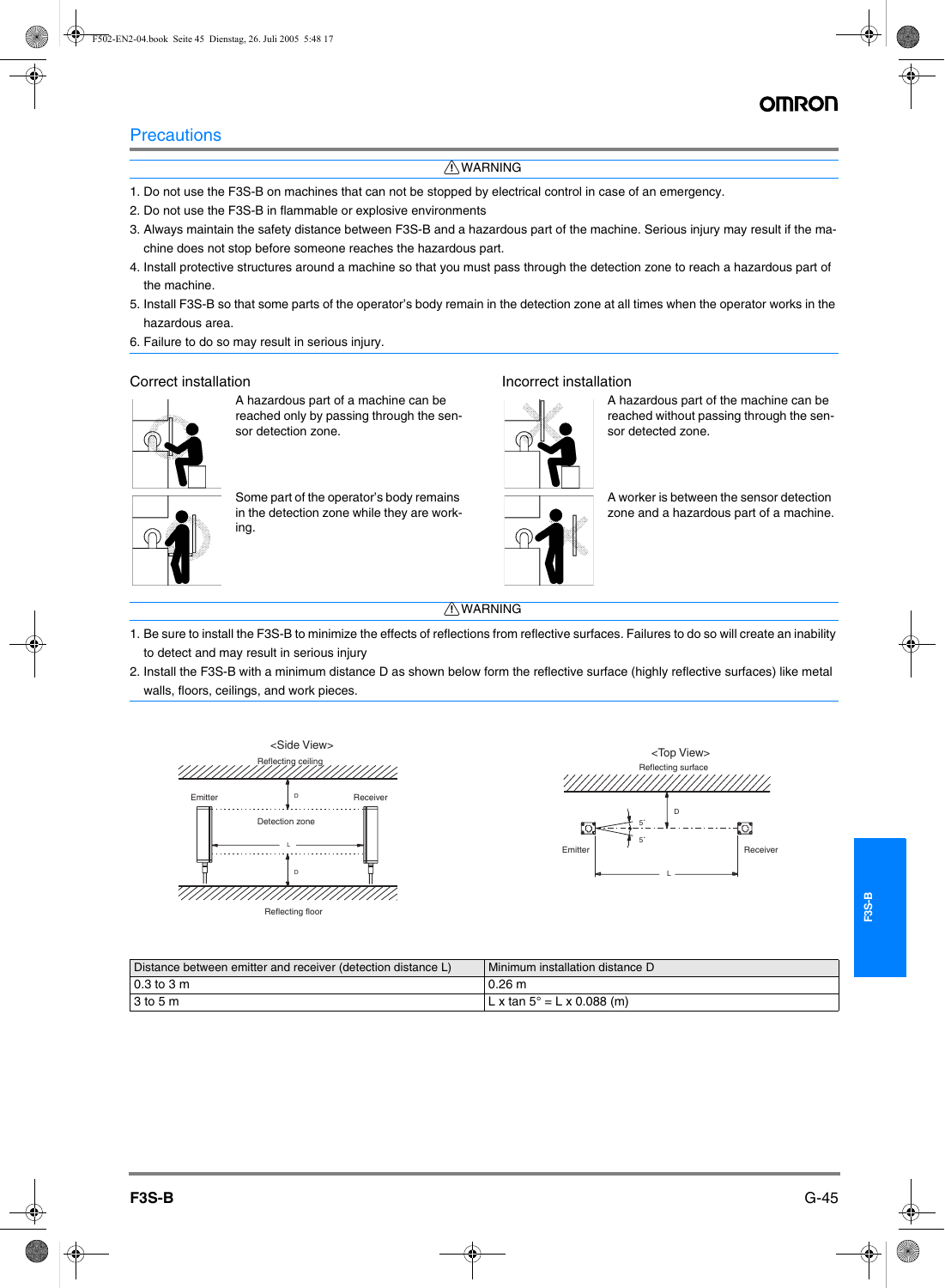Receiver 1

Receiver 2

 $\sim$ 

### A WARNING

#### When using multiple sets of the F3S-B, install them so that mutual interference is not incurred.



#### Alternate emitters and receivers

Correct installations are shown below to prevent mutual interference.





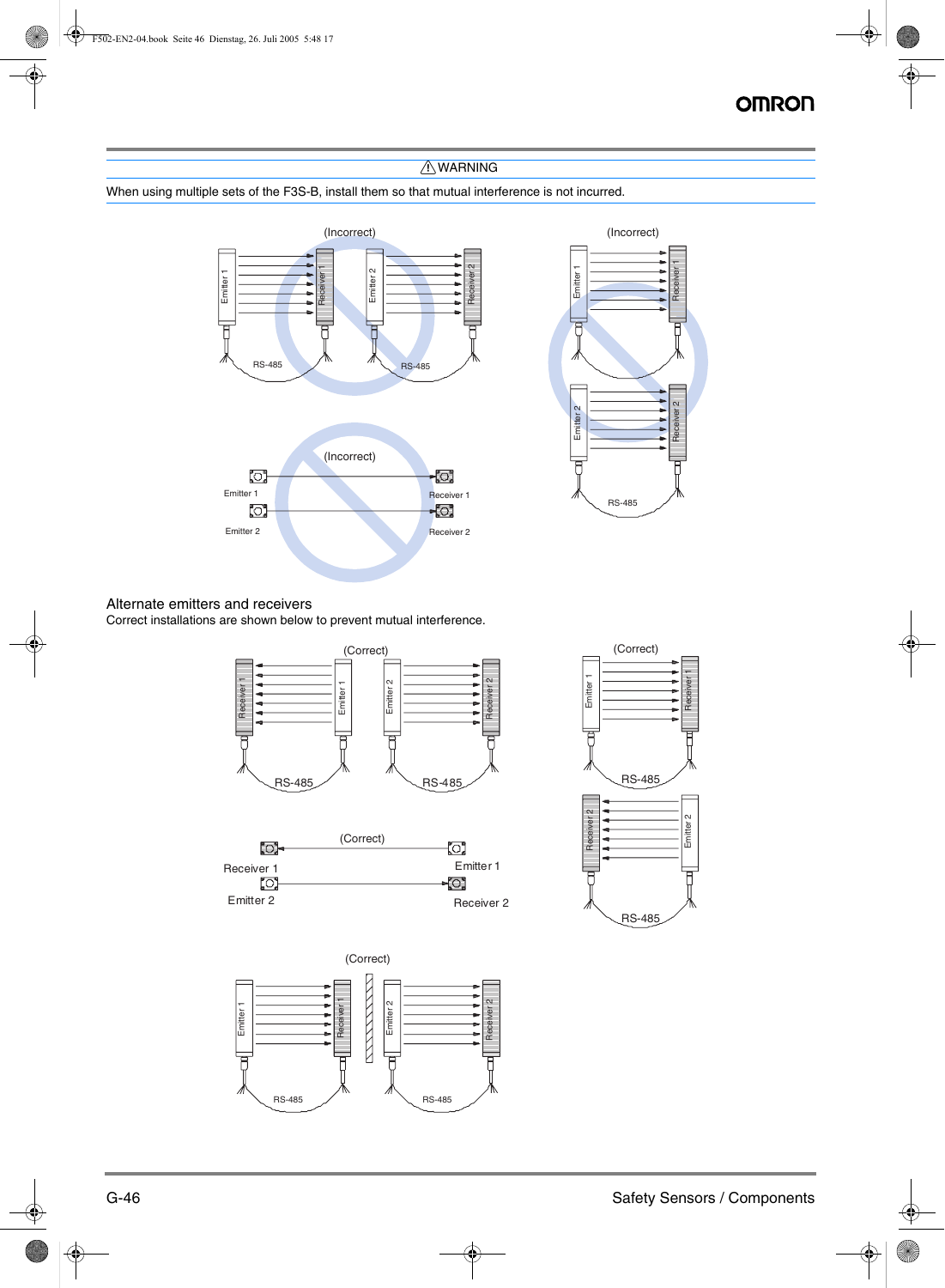#### A WARNING

1. The F3S-B is a TYPE 2 Electro-sensitive protective equipment, intended to be used as or with the safety related part of control system to category 2, 1 or B as defined in the European standard EN954-1.

Do not use the F3S-B in category 3 or 4 systems.

- 2. A qualified person, as determind by local regulations, must confirm that installation, inspection and maintenance are implemented correctly.
- 3. Do not short the output lines to the +24 V line. Doing so will cause the output to be always ON, creating a hazardous situation.
- 4. Do not connect the F3S-B to a power supply with voltage higher than 24 VDC + 20%. Do not connect the F3S-B to an AC power supply.
- 5. Be sure to conduct inspections regularly.
- 6. The F3S-B cannot be used in applications where hazardous projectiles may exit the protected zone.
- 7. Do not disassemble, repair or modify the F3S-B.
- 8. DC power supply units must satisfy all of the conditions below so that the F3S-B can comply with the applicable standards IEC 61496-1 and UL 508.
	- (1.) The power supply voltage must be within rating  $(24 \text{ VDC} \pm 20\%).$
	- (2.) The power supply is connected only to the F3S-B and to the electro-sensitive protective function of the F3S-B, such as a safety controller and muting sensors, and it has enough rated current for all the devices.
	- (3.) The power supply uses double or reinforced insulation between the primary and secondary circuits.
- (4.) The power supply automatically resets overcurrent protection characteristics (voltage drop).
- (5.) The power supply maintains an output holding time of at least 20 ms.
- (6.) FG (frame ground terminal) must be connected to PE (protective earth) when using a commercially available switching regulator.
- (7.) The power supply must have output characterisitics required for the power source for Class 2 Circuit or Limited Voltage / Current Circuit as defined in UL508.
- (8.) The power supply must conform to regulatory requirements and standards, regarding EMC and electrical equipment safety, of the country where the F3S-B is installed and where machinery will be operated, for example: The EMC Directive (industrial environment) and the Low Voltage Directive in EU.
- 9. Do not use the F3S-B in a direct retroreflective configuration. Otherwise detection may fail.